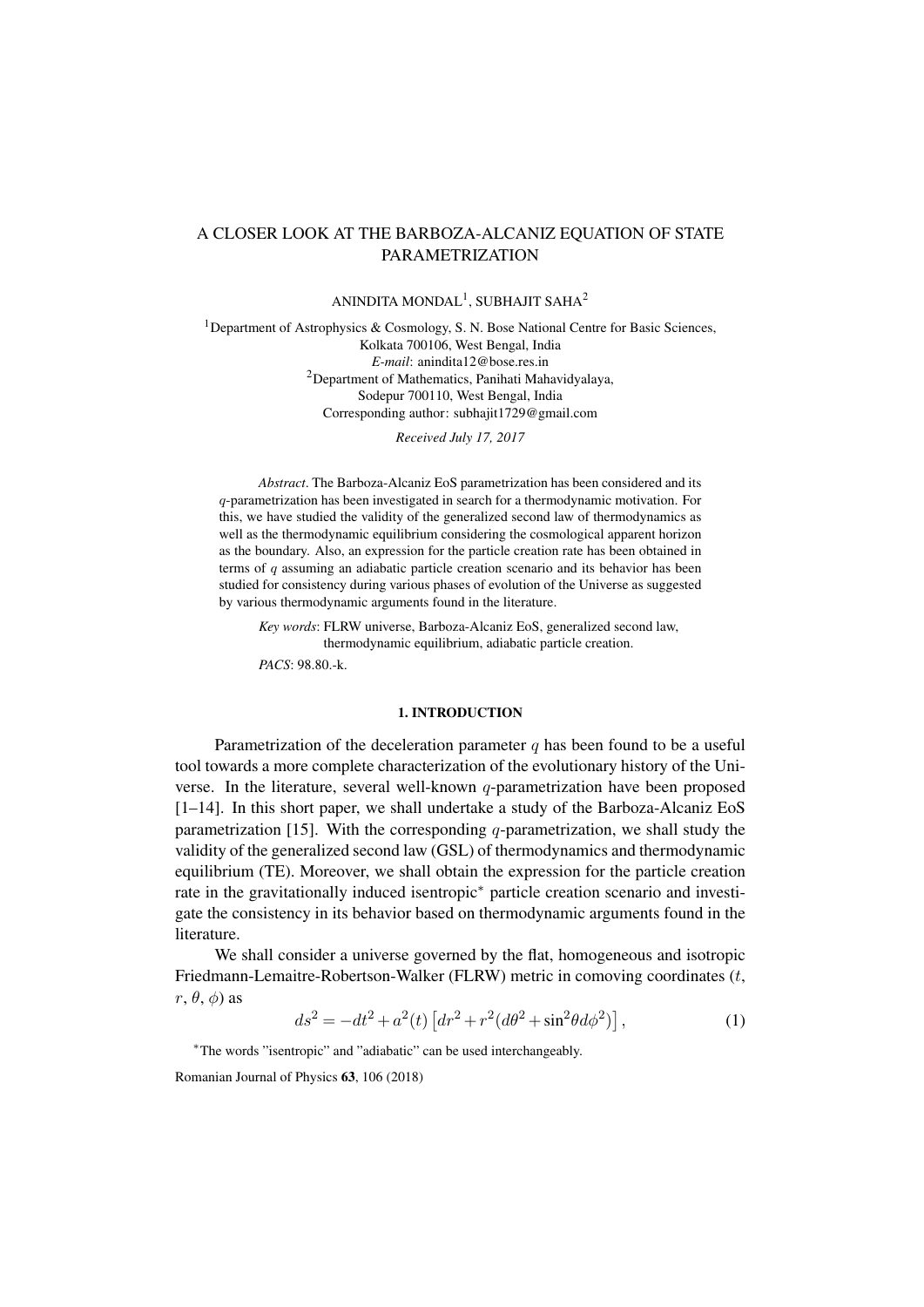where  $a(t)$  is the scale factor of the Universe. Assuming the energy-momentum tensor  $T_{\mu\nu}$  of the form

$$
T_{\mu\nu} = (\rho + p)u_{\mu}u_{\nu} + pg_{\mu\nu}
$$
\n(2)

with  $u^{\mu}$  as the 4-velocity of the fluid. The Friedmann and the acceleration equations can be derived from the Einstein's field equations as

$$
H^2 = \frac{8\pi G}{3}\rho \qquad \text{and} \qquad \dot{H} = -4\pi G(\rho + p) \tag{3}
$$

respectively, where  $H = \frac{\dot{a}}{a}$  $\frac{a}{a}$  is the Hubble parameter, whereas  $\rho$  and  $p$  denote, respectively, the energy density and the pressure of the cosmic fluid. The energy-momentum conservation equation can be obtained using the expressions in Eq. (3) and it has the form

$$
\dot{\rho} + 3H(\rho + p) = 0. \tag{4}
$$

The deceleration parameter *q* is defined as

<span id="page-1-0"></span>
$$
q = -\frac{\dot{H}}{H^2} - 1
$$
  
=  $\frac{3}{2} \left( 1 + \frac{p}{\rho} \right) - 1$   
=  $\frac{1}{2} (1 + 3w).$  (5)

 $w = \frac{p}{a}$  $\frac{p}{\rho}$  is the equation of state (EoS) of the cosmic fluid chosen. It may be either a constant or a variable function of the scale factor *a*, or equivalently, the redshift parameter  $z = -1 + 1/a$ . A positive *q* indicates deceleration while  $q < 0$  implies acceleration.

As stated earlier, in the present work, we shall focus our investigation on a particular form of the EoS parameter  $w(z)$ , popularly known as the Barboza-Alcaniz parametrization. The explicit form is given by [15]

$$
w(z) = w_0 + w_1 \frac{z(1+z)}{1+z^2}.
$$
 (6)

Plugging  $w(z)$  into [the](#page-7-1) last equality in Eq. (5), the parametrization for the deceleration parameter *q* becomes

$$
q(z) = q_0 + q_1 \frac{z(1+z)}{1+z^2},\tag{7}
$$

with  $q_0 = \frac{1}{2}$  $\frac{1}{2}(1+3w_0)$  and  $q_1 = \frac{3}{2}w_1$ . They performed statistical analysis using observational data from Supernova Type Ia (SNLS), Baryon Acoustic Oscillations (SDSS), Cosmic Microwave Background shift parameter (WMAP), and estimates of *H*(*z*) (from the ages of high-*z* galaxies), and obtained the best fit values of the parameters to be  $w_0 = -1.11$  and  $w_1 = 0.43$  at  $1\sigma$  confidence level.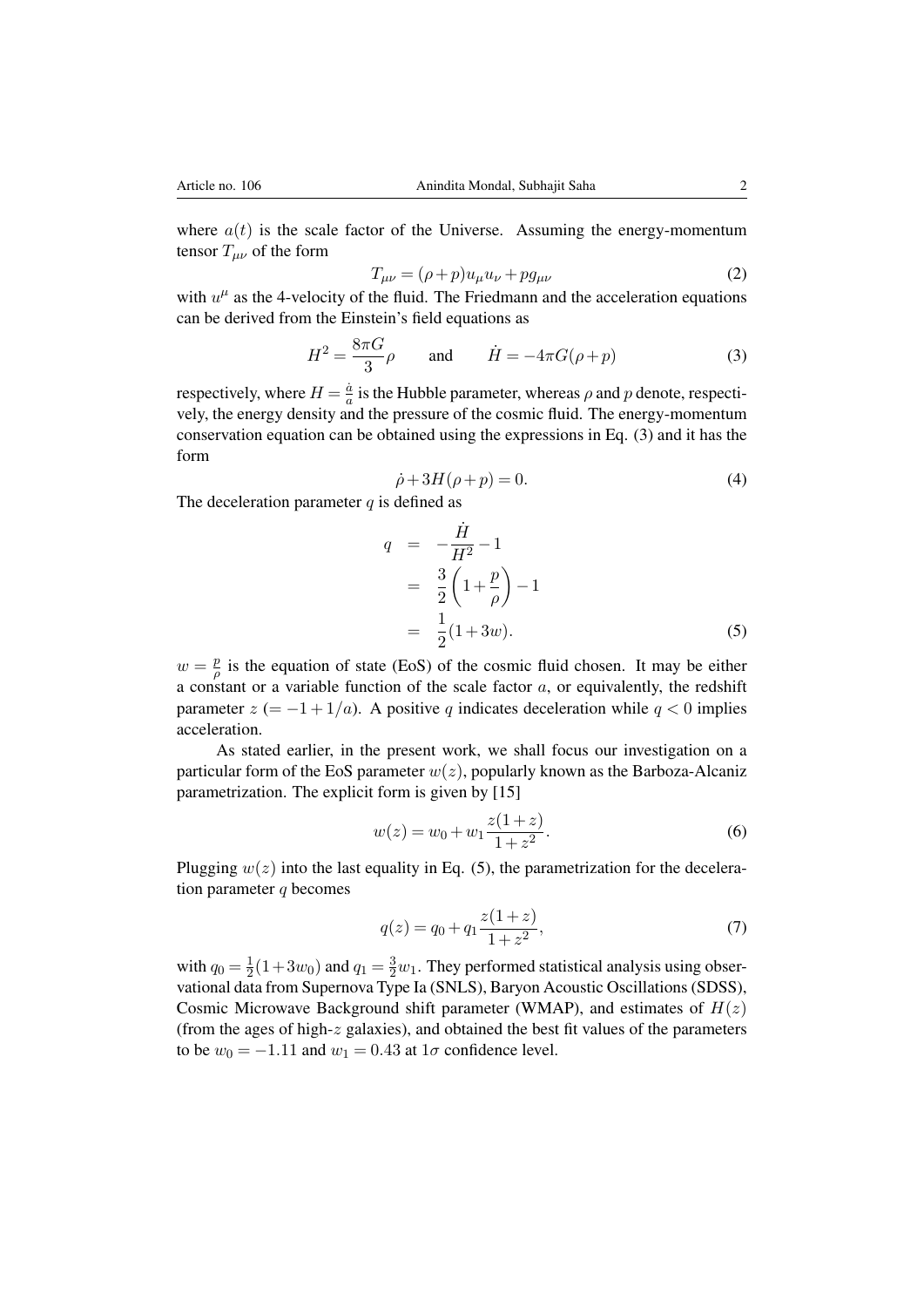### 2. THERMODYNAMIC CONSEQUENCES

Our first task is to study the thermodynamics, particularly the GSL and the TE for the above system considering cosmological (or dynamical) apparent horizon as the boundary, since we are interested in the thermodynamic behavior of the local Universe. This type of thermodynamic study was first introduced in their pioneering work by Wang, Gong, and Abdalla [16]. It is worthwhile to mention that while GSL*†* should hold throughout the evolution of the Universe, TE is required to be satisfied at least during the final phases of its evolution. Now, if *S* be the entropy of our system (horizon+cosmic fluid inside), then GSL and TE, respectively, refer to th[e](#page-2-0) inequalities  $\dot{S} \ge 0$  and  $\ddot{S} < 0$ . [The](#page-7-2) total entropy will be  $S = S_A + S_f$ , where *S<sup>A</sup>* and *S<sup>f</sup>* are the entropies of the apparent horizon and the fluid bounded by it respectively. The above two inequalities then get modified as  $\frac{d}{dt}(S_A + S_f) \ge 0$  and  $\frac{d^2}{dt^2}(S_A + S_f)$  < 0. As the horizon entropy scales with its surface area, we have

$$
S_A = \left(\frac{c^3}{G\hbar}\right)\pi R_A^2,\tag{8}
$$

where  $R_A = \frac{1}{H}$  $\frac{1}{H}$  is the location of the cosmological apparent horizon. The temperature of the horizon is found to be proportional to its surface gravity and goes by the expression

$$
T_A = \left(\frac{\hbar c}{\kappa_B}\right) \frac{1}{2\pi R_A}.\tag{9}
$$

The entropy of the fluid can be obtained from the Gibbs equation

$$
T_f dS_f = dE_f + p dV_A,\t\t(10)
$$

where  $E_f = \rho V_A$  is the total entropy of the fluid inside the apparent horizon,  $V_A$ 4  $\frac{4}{3}\pi R_A^3$  is the volume of the fluid, and  $\rho$  and  $p$  are, respectively, the energy density and the pressure of the cosmic fluid respectively. The fluid temperature is assumed to be equal to the horizon temperature in these kinds of thermodynamic studies, *i.e.*,  $T_f = T_A$ .

Let us set  $8\pi$  and the fundamental constants to unity, without any loss of generality. The the first order time-derivative of the total entropy *S* can be evaluated as [16, 18, 19]

$$
\dot{S} = \frac{d}{dt}(S_A + S_f) \n= \frac{9\sqrt{3}}{16\sqrt{\rho}} \left(1 + \frac{p}{\rho}\right)^2,
$$
\n(11)

<span id="page-2-0"></span><sup>†</sup>The idea of incorporating the GSL in cosmology was first developed by Ram Brustein [17]. This second law is based on the conjecture that causal boundaries and not only event horizons have geometric entropies proportional to their area.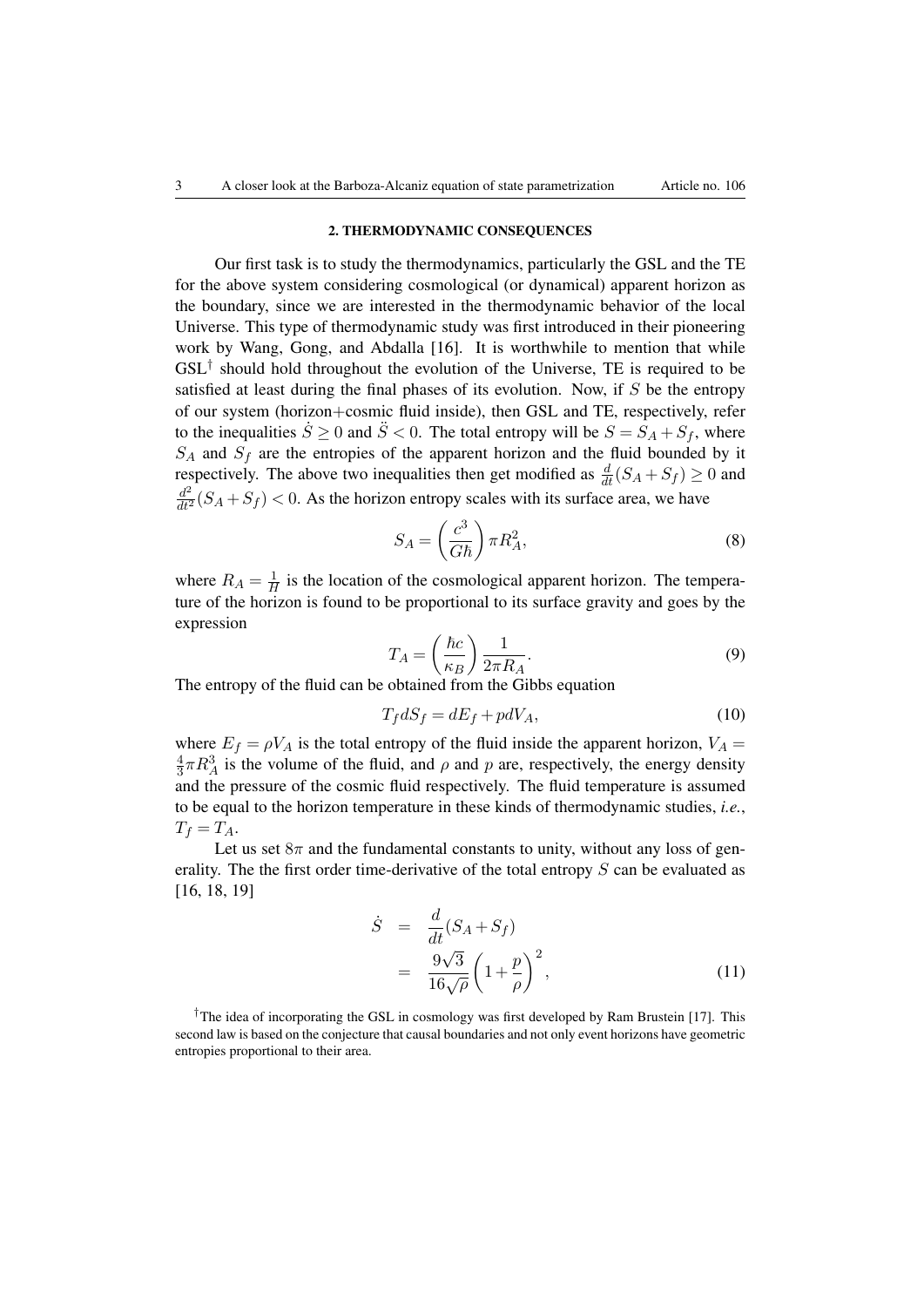which shows that the GSL always holds irrespective of the nature of cosmic fluid chosen. Thus, GSL is satisfied throughout the evolution of the Universe.



Fig. 1 – The variation of  $\ddot{S}$  against  $z$ . We have used the best fit values of  $q_0$  and  $q_1$  as obtained in Ref. [15].

<span id="page-3-1"></span>The second derivative of *S* was obtained in the following form [18–20]—

$$
\ddot{S} = \frac{d^2}{dt^2}(S_A + S_f)
$$
  
= 
$$
\frac{9}{16}\left(1 + \frac{p}{\rho}\right)\left[\left(1 + \frac{p}{\rho}\right)\left(1 + 6\frac{p}{\rho}\right) - \left(5 + 3\frac{p}{\rho}\right)\frac{\dot{p}}{\dot{\rho}}\right],
$$
(12)

which is not useful for our present investigation. Noting that

<span id="page-3-0"></span>
$$
\frac{\dot{p}}{\dot{\rho}} = \frac{1}{3(1+q)} \left[ (1+z)\frac{dq}{dz} + 2(1+q)^2 - 3(1+q) \right],
$$

it is remarkable to see that Eq. (12) can be entirely expressed in terms of *q* and  $\frac{dq}{dz}$  as

$$
\ddot{S} = \frac{1}{4} \left[ (1+q)(1+2q^2) - (2+q)(1+z)\frac{dq}{dz} \right]
$$
 (13)

using the Einstein field equati[ons](#page-3-0) and the definition of the deceleration parameter, *i.e.*, the first equality of Eq. (5). In order to know how  $\ddot{S}$  behaves during the last stages of the evolution, we have plotted it against *z* with the help of Maple plotting software (see Figure 1). It is clearly visible from the figure that our physical system remains in TE during the final phases of evolution of the Universe. Thus, the Barboza-Alcaniz EoS para[m](#page-1-0)etrization and the resulting *q*-parametrization is well consistent with GSL and TE and therefore can be considered to be thermodynamically motivated. Moreove[r, o](#page-3-1)ur deductions are perfectly in line with previous studies undertaken in this direction [21–23].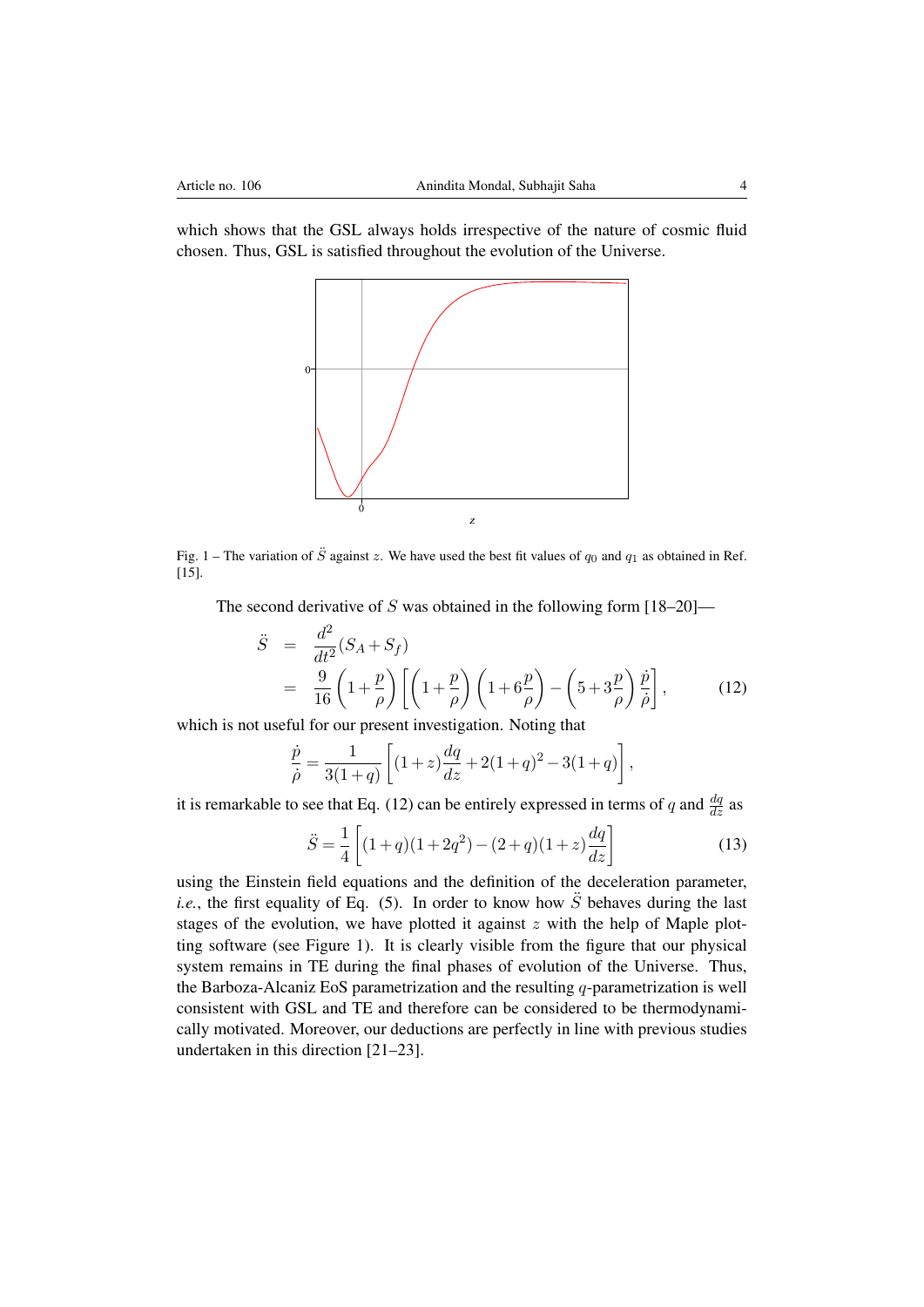## 3. IMPLICATIONS OF ISENTROPIC PARTICLE CREATION MECHANISM

We now introduce a dissipative effect (in the FLRW Universe) in the form of a bulk viscous pressure Π which occurs in the expression for the energy-momentum tensor in the following manner —

$$
T_{\mu\nu} = (\rho + p + \Pi)u_{\mu}u_{\nu} + (p + \Pi)g_{\mu\nu}.
$$
 (14)

In Cosmology, it is customary to assume that the dissipation arises solely due to the non-conservation of the (quantum) particle number [24–26], in other words, due to isentropic (or adiabatic) production of perfect fluid particles [27, 28]. The associated Friedmann and acceleration equations are

$$
H^{2} = \frac{8\pi G}{3}\rho \quad \text{and} \quad \dot{H} = -4\pi G(\rho + p + \Pi). \tag{15}
$$

The conservation laws, namely,

<span id="page-4-2"></span>
$$
T_{;\nu}^{\mu\nu} = 0 \quad \text{and} \quad N_{;\mu}^{\mu} = 0 \tag{16}
$$

have the explicit expressions

<span id="page-4-0"></span>
$$
\dot{\rho} + \theta(\rho + p + \Pi) = 0 \quad \text{and} \quad \dot{n} + \theta n = 0. \tag{17}
$$

Here,  $\theta = u_{\mu}^{\mu}$  is the fluid expansion,  $N^{\mu} = nu^{\mu}$  is the particle flow vector, *n* is the particle number density, and  $\dot{n} = n_{,\alpha} u^{\alpha}$ .

The phenomenon of nonconservation of the total number *N* of particles in an open thermodynamic system modifies the second expression in Eq. (17) as

$$
\dot{n} + \theta n = n\Gamma,\tag{18}
$$

where  $\Gamma$  denotes the rate of change of the number of particles  $(N = na^3)$  in a comoving volume *a* 3 . Hence, Γ *>* 0 refers to creation of particles while [Γ](#page-4-0) *<* 0 indicates particle annihilation. In this scenario, the energy density  $\rho$  and the thermostatic pressure *p* of the cosmic fluid is assumed to be related by the EoS  $p = (\gamma - 1)\rho$  with  $\frac{2}{3} \le \gamma \le 2$ . The bounds on  $\gamma$  ensures that the fluid EoS does not become exotic.

Now, using the first expression in Eq. (17), Eq. (18), and the Gibbs relation (*T* is the temperature and *s* is the entropy per particle)

$$
Tds = d\left(\frac{\rho}{n}\right) + pd\left(\frac{1}{n}\right),\tag{19}
$$

we obtain

$$
\Pi = -\frac{\Gamma}{\theta}(\rho + p) \tag{20}
$$

under the assumption of isentropicity<sup>‡</sup>, *i.e.*,  $\dot{s} = 0$ . Plugging the above expression for

<span id="page-4-1"></span>*<sup>‡</sup>*Note that although the entropy per particle is constant, there is entropy production due to the enlargement of the phase space of the system.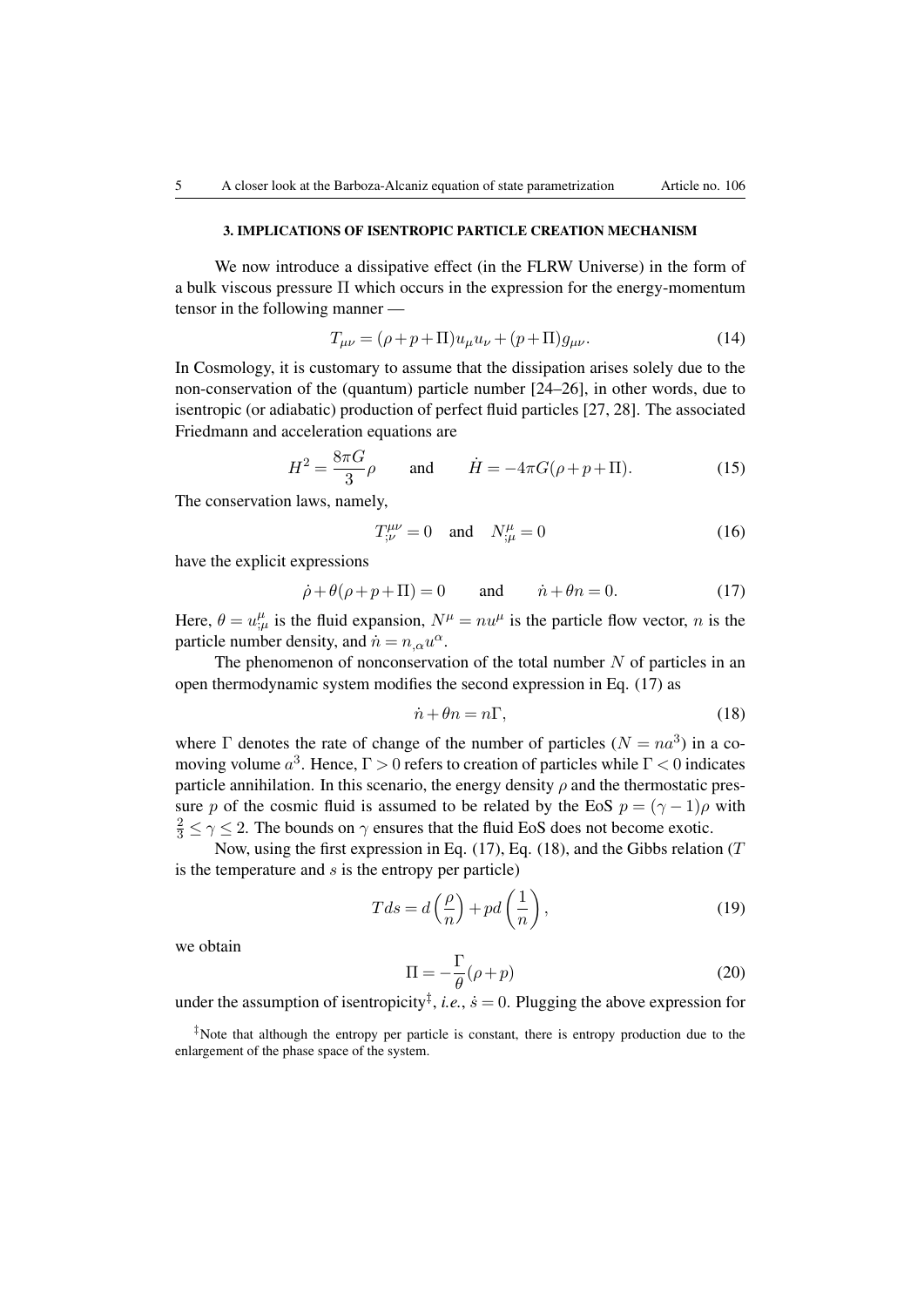$\Pi$  in the Einstein field equation (15), we get

$$
\frac{\Gamma}{\theta} = 1 + \left(\frac{2}{3\gamma}\right) \frac{\dot{H}}{H^2}.
$$
\n(21)

It is evident from the first equali[ty](#page-4-2) in Eq. (5) that the particle creation rate  $\Gamma$  can be written in terms of the deceleration parameter *q* as [29]

$$
\Gamma = 3H \left[ 1 - \frac{2}{3\gamma} (1+q) \right],\tag{22}
$$

where the Hubble parameter *H* is given by

$$
H = H_0 \exp\left[\int_0^z \left(\frac{1+q}{1+z}\right) dz\right],\tag{23}
$$

where  $H_0$  is the value of the Hubble parameter at the present epoch. Note that  $\theta = 3H$ in a FLRW universe.

Now, taking the form of *q* obtained with the Barboza-Alcaniz EoS parametrization, we have obtained the expressions for *H* and Γ in terms of the redshift *z* as

$$
H(z) = H_0(1+z)^{1+q_0}(1+z^2)^{\frac{q_1}{2}}, \tag{24}
$$

$$
\Gamma(z) = 3H_0(1+z)^{1+q_0}(1+z^2)^{\frac{q_1}{2}} \left[1 - \frac{2}{3\gamma} \left\{(1+q_0) + q_1 \frac{z(1+z)}{1+z^2}\right\}\right].
$$
 (25)



Fig. 2 – LEFT PANEL: Variation of *H* against *z* and RIGHT PANEL: Variation of  $\Gamma$  against *z* for  $\gamma = \frac{2}{3}$ (red solid curve),  $\gamma = 1$  (blue dashed curve), and  $\gamma = 2$  (green dash-dot curve). We have used the best fit values of  $q_0$  and  $q_1$  as obtained in Ref. [15].  $H_0$  has been set to 1.

<span id="page-5-0"></span>The behavior of the particle creation rate  $\Gamma$  is similar for all the three choices of the perfect fluid EoS parameter *γ*. Now, thermodynamic arguments tell us that [30] in the very early Universe, starting fr[om](#page-7-1) a regular vacuum, most of the particle creation effectively took place and the creation rate was greater than the expansion rate, while particle creation was strongly suppressed during the radiation era [31]. Also, the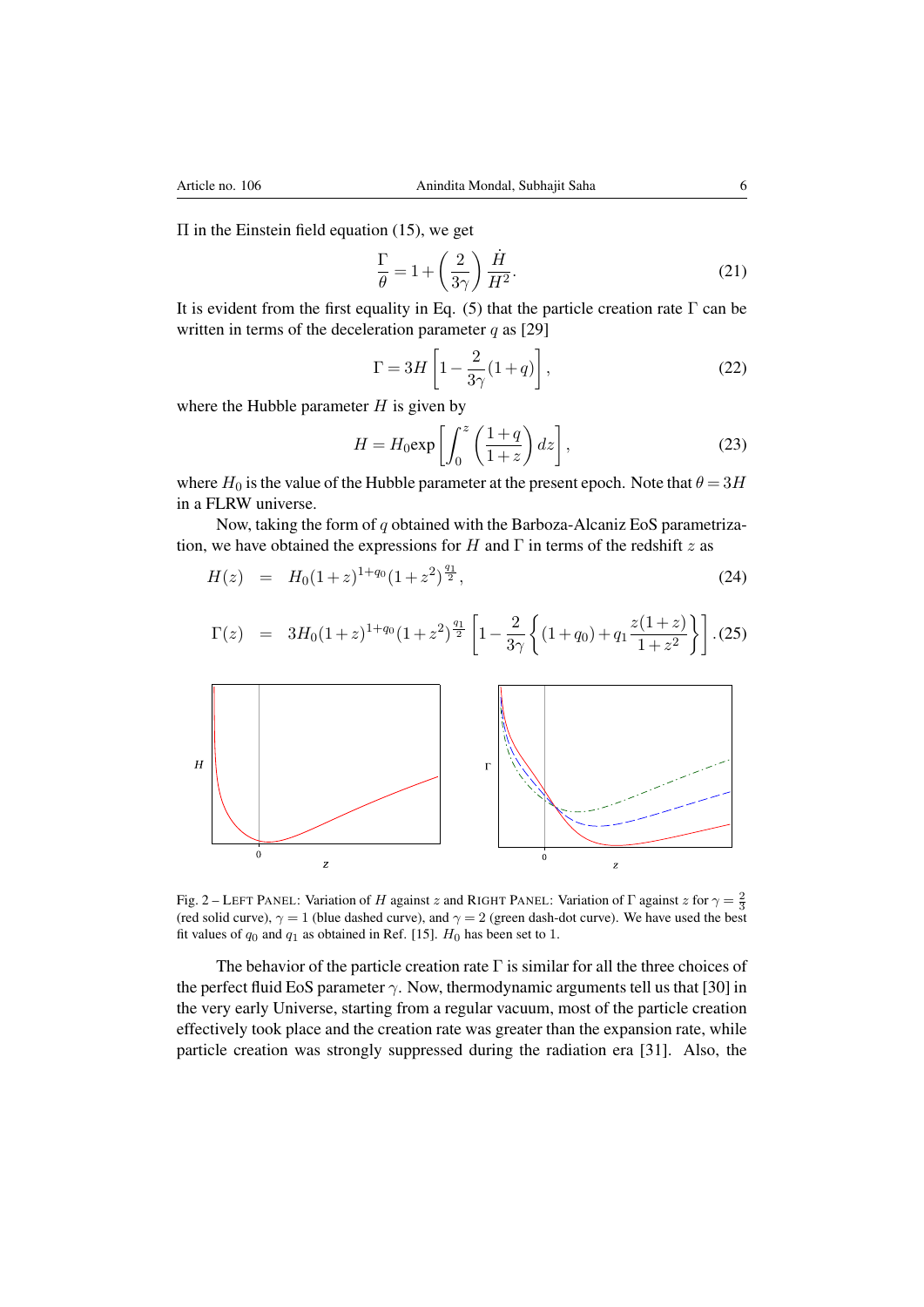creation rate again dominates during the late time acceleration phase. The right panel of Figure 2 exactly demonstrates the above situations during the various phases of evolution of the Universe. For  $z \gg 1$  the creation rate is greater and it boils down to a very small value during the deceleration phase. The recent acceleration phase again sees a dominance of the creation rate. Further, it predicts a significant increase in the creation o[f](#page-5-0) particles during future phases of evolution. Thus, the Barboza-Alcaniz EoS parametrization is consistent with the adiabatic particle creation mechanism.

### 4. SHORT DISCUSSION

The paper dealt with an investigation of the Barboza-Alcaniz EoS parametrization in terms of thermodynamic motivation as well as correspondence with the gravitationally induced adiabatic particle creation scenario. It has been found that the associated *q*-parametrization is well consistent with the GSL (throughout the evolution) as well as TE (during the final phases of evolution). Also, our study is perfectly in line with previous investigations in this direction. From the expression connecting the deceleration parameter and the particle creation rate  $\Gamma$  in an adiabatic particle creation mechanism, we have expressed Γ in terms of the deceleration parameter *z*. We have plotted the variation of Γ for three values of the perfect fluid EoS parameter *γ* using Maple and found that it's behavior is consistent during each phase of evolution of the Universe as speculated from thermodynamic arguments. Our analysis has also predicted a significant increase in the creation of particles during the final phases of evolution of the Universe.

*Acknowledgements.* AM wishes to thank DST, Govt. of India for providing a research fellowship. SS was partially supported by SERB, Govt. of India under National Post-doctoral Fellowship Scheme [File No. PDF/2015/000906].

#### **REFERENCES**

- 1. M. S. Turner and A. G. Riess, Astrophys. J. 569, 18 (2002).
- 2. A. G. Riess *et al.*, Astrophys. J. 607, 665 (2004).
- 3. Y. G. Gong and A. Wang, Phys. Rev. D 73, 083506 (2006).
- 4. Y. Gong and A. Wang, Phys. Rev. D 75, 043520 (2007).
- <span id="page-6-0"></span>5. J. V. Cunha and J. A. S. Lima, Mon. Not. R. Astron. Soc. 390, 210 (2008).
- 6. J. V. Cunha, Phys. Rev. D, 79, 047301 (2009).
- 7. B. Santos, J. C. Carvalho, and J. S. Alcaniz, Astropart. Phys. 35, 17 (2011).
- 8. R. Nair *et al.*, JCAP 01, 018 (2012).
- 9. O. Akarsu *et al.*, Eur. Phys. J. Plus 129, 22 (2014).
- 10. L. Xu and H. Liu, Mod. Phys. Lett. A 23, 1939 (2008).
- 11. L. Xu and J. Lu, Mod. Phys. Lett. A 24, 369 (2009).